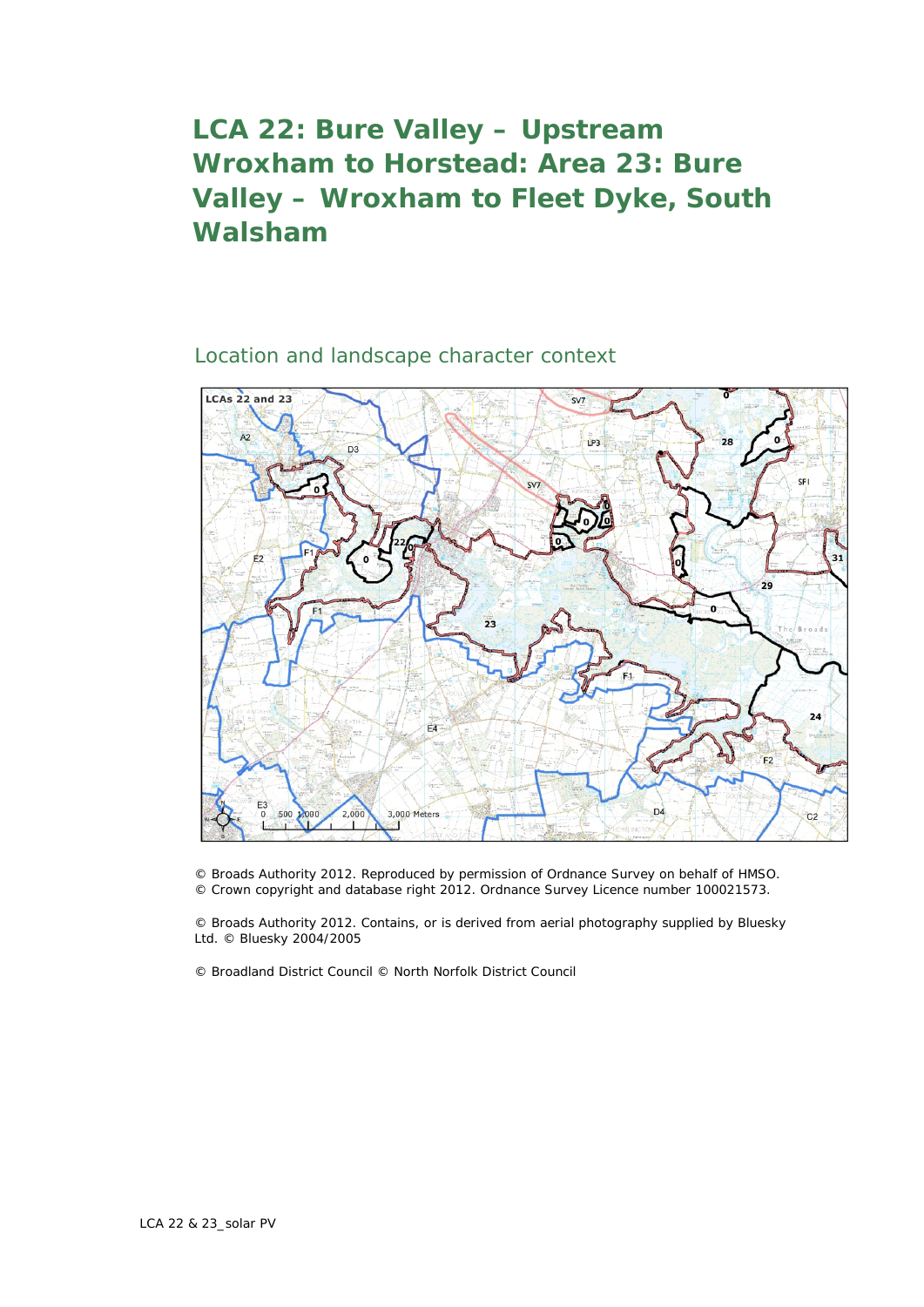## *Landscape Sensitivity Assessment for Solar PV Development*

| Criteria                                            | Lower sensitivity                                                                                                                                                                                                                                                                                                                                                                                                                                                                                                                                                                                                                                                                                                                                                                                               |  |  |  |  | <b>Higher sensitivity</b>                                                                                                                                                                                                                                                                                                                                                                                                                                                                                                                                                                                       |  |
|-----------------------------------------------------|-----------------------------------------------------------------------------------------------------------------------------------------------------------------------------------------------------------------------------------------------------------------------------------------------------------------------------------------------------------------------------------------------------------------------------------------------------------------------------------------------------------------------------------------------------------------------------------------------------------------------------------------------------------------------------------------------------------------------------------------------------------------------------------------------------------------|--|--|--|--|-----------------------------------------------------------------------------------------------------------------------------------------------------------------------------------------------------------------------------------------------------------------------------------------------------------------------------------------------------------------------------------------------------------------------------------------------------------------------------------------------------------------------------------------------------------------------------------------------------------------|--|
| 1.Scenic and<br>special qualities                   |                                                                                                                                                                                                                                                                                                                                                                                                                                                                                                                                                                                                                                                                                                                                                                                                                 |  |  |  |  |                                                                                                                                                                                                                                                                                                                                                                                                                                                                                                                                                                                                                 |  |
|                                                     | This character area grouping represents a number of the Broads special<br>qualities which are sensitive to solar PV development, specifically in relation<br>to the diversity of nature and habitats vulnerable to land take. Also the<br>sense of tranquillity and wildness evident in both character areas which<br>could be interrupted by solar PV development. Overall the area has a high<br>sensitivity to solar PV development.                                                                                                                                                                                                                                                                                                                                                                         |  |  |  |  |                                                                                                                                                                                                                                                                                                                                                                                                                                                                                                                                                                                                                 |  |
| 2. Sense of<br>openness /<br>enclosure              | The majority of this landscape has an intimate and enclosed character<br>which indicates a relatively lower sensitivity to solar PV due to the<br>containment afforded. However areas of open fen and grazing marsh which<br>appear in parts (e.g. surrounding Ranworth and Coltishall) would have a<br>higher sensitivity to solar PV, due to the fact that such development would<br>be more readily perceived in such locations. Due to this variation in<br>enclosure and scale, the area as a whole has a moderate sensitivity to solar<br>PV development.                                                                                                                                                                                                                                                 |  |  |  |  |                                                                                                                                                                                                                                                                                                                                                                                                                                                                                                                                                                                                                 |  |
|                                                     |                                                                                                                                                                                                                                                                                                                                                                                                                                                                                                                                                                                                                                                                                                                                                                                                                 |  |  |  |  |                                                                                                                                                                                                                                                                                                                                                                                                                                                                                                                                                                                                                 |  |
| 3. Landscape and<br>land cover<br>pattern and scale | Due to the distinct and intricate pattern of elements defined by carr<br>woodland, reed ronds, marsh and grazing pasture, fen and open water, the<br>areas are considered to have a high sensitivity to solar PV. Such landscape<br>patterns would be vulnerable to dilution by solar PV development. Although<br>the landscape pattern is partially eroded surrounding Hoveton and<br>Wroxham due to modern development, the complex landscape texture<br>remains intact throughout the rest of the area. Overall however the<br>landscape has a high sensitivity to solar PV development.                                                                                                                                                                                                                     |  |  |  |  |                                                                                                                                                                                                                                                                                                                                                                                                                                                                                                                                                                                                                 |  |
| 4. Perception and<br>experience of the<br>landscape | A tranquil, rural character is evident in both areas, particularly away from<br>the settlements of Hoveton and Wroxham which display some elements of<br>modern development (boatyards, chalets and busier roads). The perception<br>of the landscape is one of tranquillity and rurality, and due to the potential<br>of solar PV to introduce new uncharacteristic features which may detract<br>from this sense of tranquillity, the areas are judged to have a high<br>sensitivity to solar PV.                                                                                                                                                                                                                                                                                                             |  |  |  |  |                                                                                                                                                                                                                                                                                                                                                                                                                                                                                                                                                                                                                 |  |
|                                                     |                                                                                                                                                                                                                                                                                                                                                                                                                                                                                                                                                                                                                                                                                                                                                                                                                 |  |  |  |  |                                                                                                                                                                                                                                                                                                                                                                                                                                                                                                                                                                                                                 |  |
| 5. Historic<br>landscape<br>character               | Both areas display characteristics of historic significance. The principal HLC<br>types within both areas are regenerated carr woodland interspersed with<br>freshwater fen and small broads. Areas of 17 <sup>th</sup> century grazing marsh (at<br>Coltishall) and the vernacular of the area's settlement pattern (particularly<br>Horning Conservation Area) are sensitive to solar PV development. This<br>higher sensitivity is due to the potential of solar PV to affect the coherence<br>of this pattern as a result of development land take. Other aspects of<br>historic landscape character sensitive to solar PV are traditional vernacular<br>settlement at Horstead, Belaugh, Woodbastwick, Horning and Crabbett's<br>Marsh. Overall the areas have a high sensitivity to solar PV development. |  |  |  |  |                                                                                                                                                                                                                                                                                                                                                                                                                                                                                                                                                                                                                 |  |
| 6.Visual<br>sensitivities and<br>intervisibility    |                                                                                                                                                                                                                                                                                                                                                                                                                                                                                                                                                                                                                                                                                                                                                                                                                 |  |  |  |  | Landscapes of intimate spatial scale and of contained visual character which<br>define much of areas 22 and 23 would have the lowest sensitivity to solar<br>PV in visual terms. However, areas of open fen and grazing marsh which<br>are found at Coltishall and Ranworth have higher sensitivity due to the<br>potential visibility of solar PV in an open landscape. There is some<br>intervisibility with adjacent areas beyond the Executive Area boundary in<br>Broadland District (D3: Coltishall Tributary Farmland, E2: Marsham and<br>Hainford Wooded Estatelands and E4: Rackheath, Salhouse Wooded |  |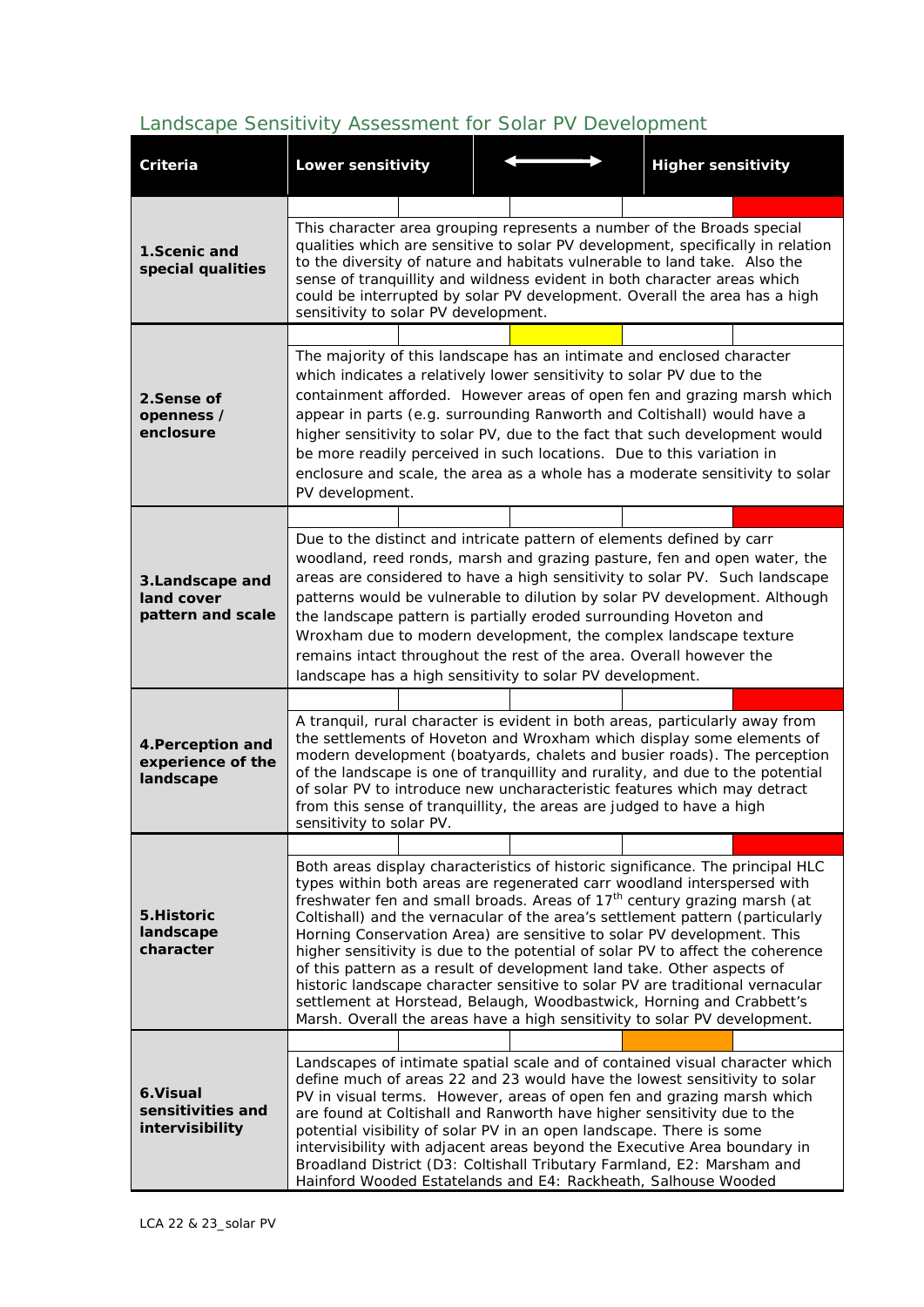|                                                                 | Estatelands and F1: Wroxham to Ranworth Marshes Fringe) and North<br>Norfolk's LP3: Worstead, Coltishall, Hoveton and Smallburgh Area, which<br>increases sensitivity. Due to this degree of intervisibility with adjacent<br>areas, the areas have potential to be influenced in visual terms by solar PV<br>development and this would indicate overall moderate-high sensitivity to<br>solar PV.                                                                                                                                                                                                                                                                                |   |                                         |                                               |       |  |  |  |
|-----------------------------------------------------------------|------------------------------------------------------------------------------------------------------------------------------------------------------------------------------------------------------------------------------------------------------------------------------------------------------------------------------------------------------------------------------------------------------------------------------------------------------------------------------------------------------------------------------------------------------------------------------------------------------------------------------------------------------------------------------------|---|-----------------------------------------|-----------------------------------------------|-------|--|--|--|
|                                                                 |                                                                                                                                                                                                                                                                                                                                                                                                                                                                                                                                                                                                                                                                                    |   |                                         |                                               |       |  |  |  |
| Discussion on<br>landscape<br>sensitivity                       | This grouping of character areas has a high overall landscape sensitivity to<br>solar PV development. This is due to the representation of special qualities<br>(i.e. sense of tranquillity and diversity of habitats) in the areas which would<br>be sensitive to such development. Also the landscape pattern and scale,<br>historic character and integrity, the sense of remoteness, as well as areas of<br>vernacular settlements. Sensitivity is reduced due to intrusion associated<br>with Hoveton and Wroxham and the ability of this enclosed landscape to<br>screen and filter views. Thus the overall sensitivity judgement is high,<br>taking the above into account. |   |                                         |                                               |       |  |  |  |
|                                                                 | Land within the character areas                                                                                                                                                                                                                                                                                                                                                                                                                                                                                                                                                                                                                                                    |   |                                         | Land outside the Executive Area               |       |  |  |  |
| Sensitivity to<br>different sizes of<br>solar PV<br>development | Roof mounted requiring<br>planning permission                                                                                                                                                                                                                                                                                                                                                                                                                                                                                                                                                                                                                                      | н |                                         | Roof mounted requiring<br>planning permission | M     |  |  |  |
|                                                                 | Roof mounted $-$ < 1 hectare                                                                                                                                                                                                                                                                                                                                                                                                                                                                                                                                                                                                                                                       | н | Roof mounted $-$ < 1 hectare            |                                               | $M-H$ |  |  |  |
|                                                                 | Field mounted: Small - < 1<br>hectare                                                                                                                                                                                                                                                                                                                                                                                                                                                                                                                                                                                                                                              | н | Field mounted: $Small - < 1$<br>hectare |                                               | н     |  |  |  |
|                                                                 | Field mounted: Medium - 1<br>to 5 hectares                                                                                                                                                                                                                                                                                                                                                                                                                                                                                                                                                                                                                                         | н | to 5 hectares                           | Field mounted: Medium - 1                     | н     |  |  |  |